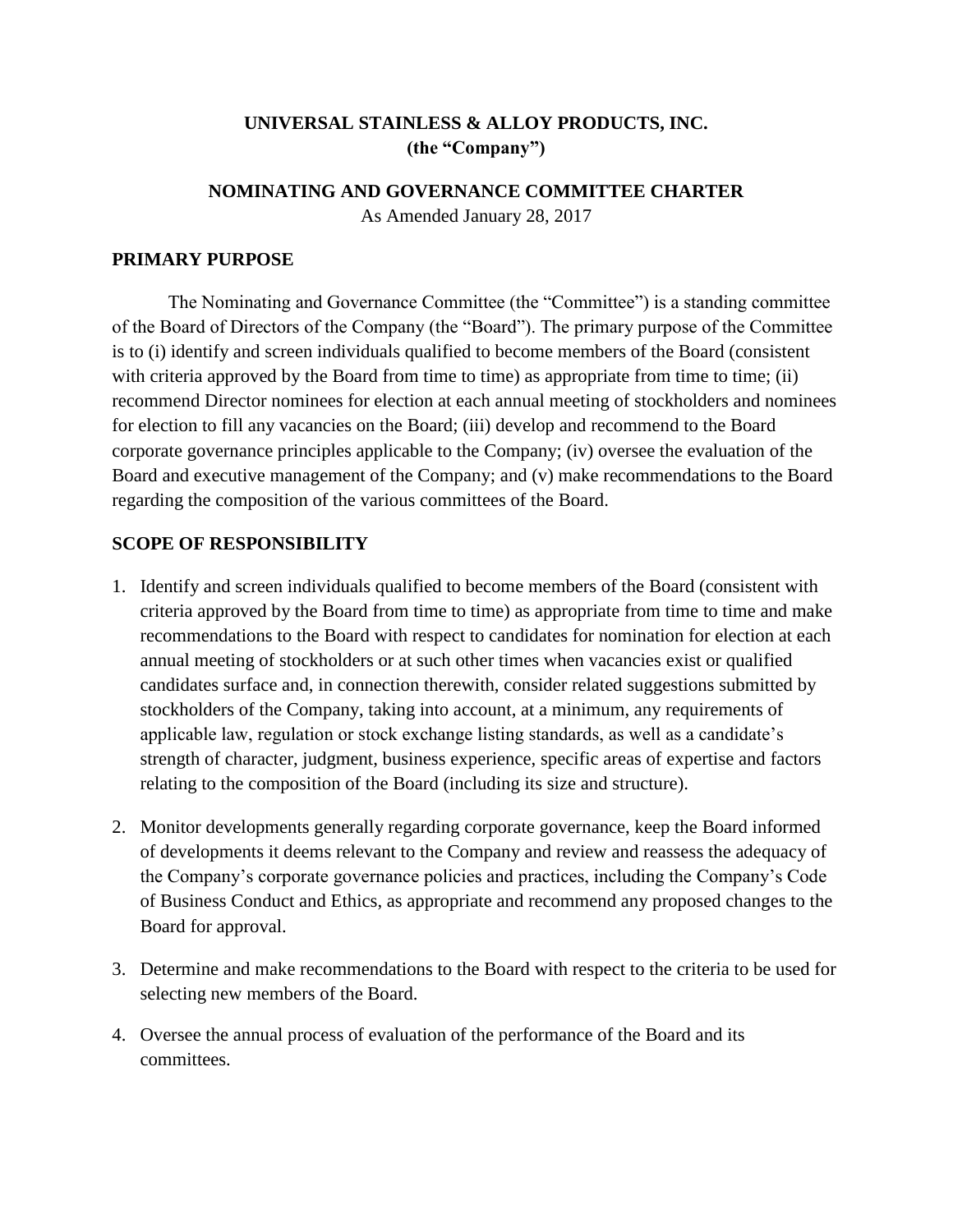- 5. Make recommendations to the Board concerning the membership of committees of the Board and the chairpersons of the respective committees.
- 6. Make recommendations to the Board concerning the composition, organization and operations of the Board and its committees, including the orientation of new members and the flow of relevant information.
- 7. Evaluate Board and committee tenure policies as well as policies covering the retirement or resignation of incumbent directors.
- 8. Administer and monitor compliance with the Company's Code of Business Conduct and Ethics (the "Code"), review the Code as deemed appropriate by the Committee and make any recommendations to the Board with respect to changes thereto as the Committee sees fit.
- 9. Develop, recommend to the Board and implement a process for a periodic review and evaluation of the overall performance of the Board, its committees and its members.
- 10. Oversee the evaluation of the Board and executive officers of the Company (in the case of the Chief Executive Officer, in conjunction with the Compensation Committee).
- 11. Periodically review management succession plans as the Committee sees fit.
- 12. Monitor the Company's executive development programs.
- 13. Consult with the Company's Chief Executive Officer regarding candidates for senior executive positions.
- 14. When appropriate, form and delegate authority to subcommittees and obtain advice and assistance from internal or external legal, accounting or other advisors.
- 15. Review and assess the adequacy of the charters of the committees of the Board at least annually and recommend any proposed changes to those charters to the Board for approval.
- 16. Have the sole authority to retain and terminate any search firm to be used to identify director candidates and to approve the search firm's fees and other retention terms.
- 17. At the direction of the Board, evaluate and report to the Board on the independence of each member and prospective member of the Board.
- 18. Assess the adequacy of the Company's directors and officers insurance and indemnification policies from time to time as appropriate.
- 19. Fulfill such other responsibilities as may be delegated to the Committee by the Board from time to time.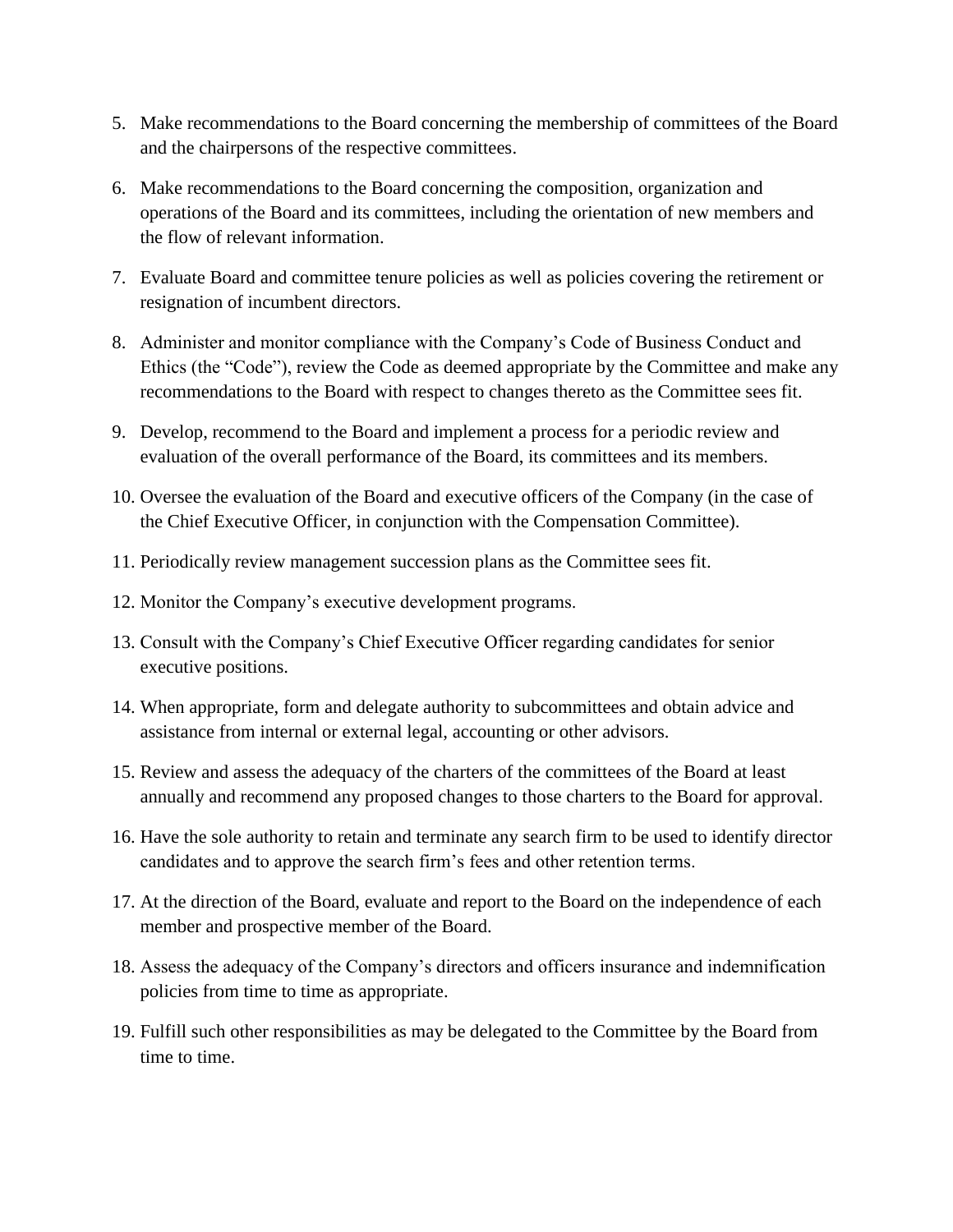## **GENERAL GUIDELINES**

- 1. Charter: The Committee will review and reassess the adequacy of this charter at least annually and recommend any proposed changes from time to time to the Board for approval.
- 2. Composition: The Committee will be comprised of three or more directors as determined by the Board from time to time. The members of the Committee will meet the independence and experience requirements of applicable Nasdaq (or any such other stock exchange on which the Company's securities trade at a given time) and Securities and Exchange Commission ("SEC") rules. The members of the Committee shall have adequate knowledge of the Company's history and business and the competitive environment in which it operations, as well as the fundamental corporate governance principals and issues applicable to comparable companies.
- 3. Meetings: The Committee will meet at least two times a year, and special meetings will be called as circumstances require. At the discretion of the Chairman of the Committee (the "Chairman"), one or more officers, employees, advisors or guests of the Company may be invited to attend any meeting of the Committee. A quorum of the Committee shall be declared when a majority of the appointed members of the Committee are in attendance at any such meeting. Actions of the Committee shall be taken by a vote of a majority of its members, except as otherwise provided herein. Written minutes will be kept for all such meetings. In the absence of the Secretary of the Company from any meeting of the Committee, the Committee may appoint another person, including a member thereof, to serve as secretary to the Committee at such meeting. One or more of the Committee's members may participate in a meeting of the Committee by means of conference telephone. The Committee may act by written consent action signed by all members. Any record of any action signed by all members of the Committee or minutes signed by all members of the Committee or the Secretary of the Company shall be conclusive evidence of any such action.
- 4. Function of the Chairman: The Committee shall recommend, and the Board shall designate, one member of the Committee to serve as Chairman. The Chairman shall be responsible for establishing the agendas for meetings of the Committee. The Chairman shall conduct and preside at each meeting of the Committee.
- 5. Reporting to the Board: The Committee will report its activities to the full Board on a regular basis so that the Board is kept informed of its activities on a current basis.
- 6. Investigative Authority: The Committee is authorized to confer with Company management and other employees to the extent that it may deem necessary or appropriate to fulfill its duties, and is authorized to conduct or authorize investigations into any matters within the scope of its responsibilities.